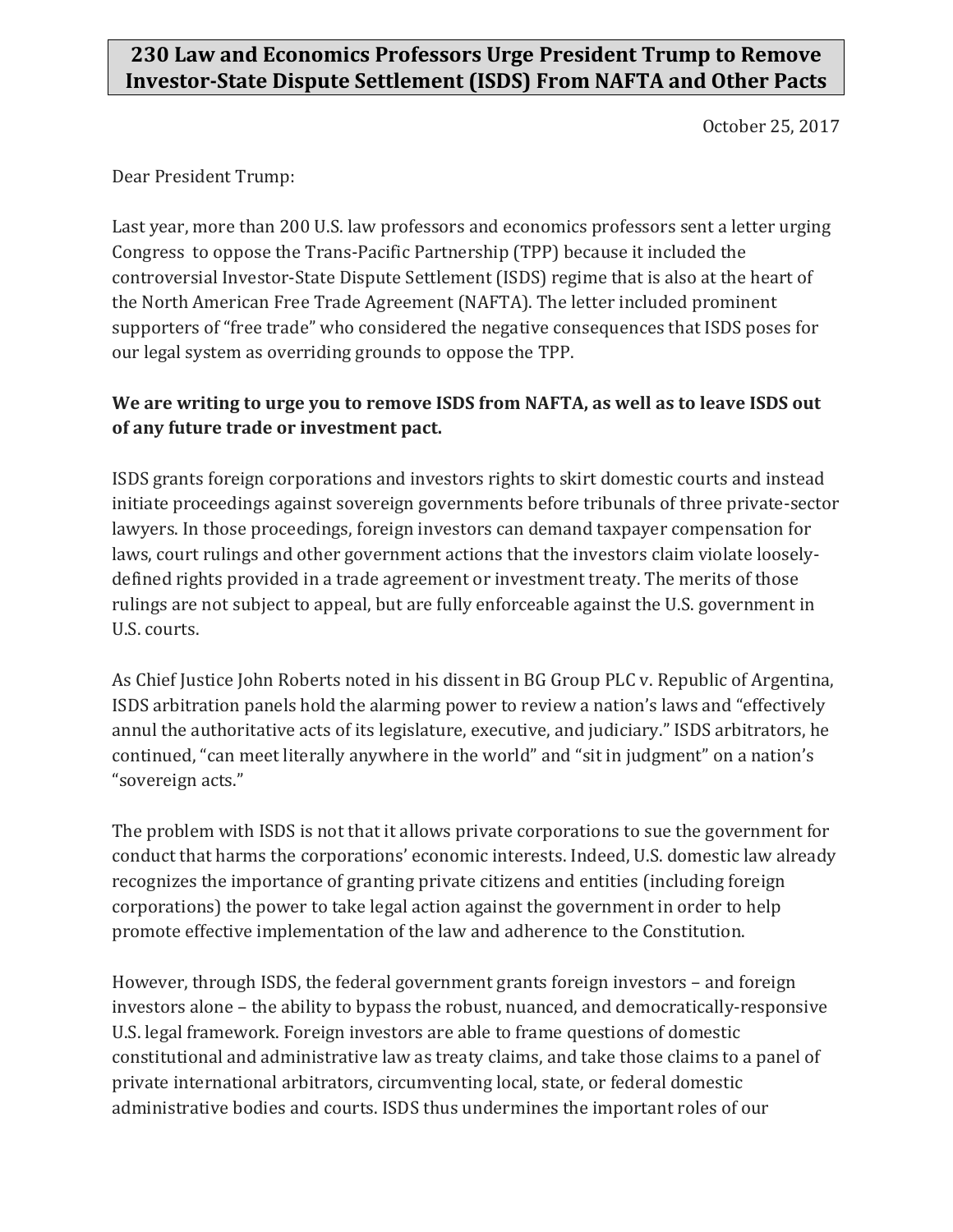domestic and democratic institutions, threatens domestic sovereignty, and weakens the rule of law.

Over the past two centuries, the United States has established a framework of rules that govern lawsuits against the government and continually refines them through democratic processes. These include rules on court procedures and evidence, which are designed to ensure the fairness, legitimacy and reliability of proceedings; on who may bring lawsuits and under what circumstances, which are designed to balance the right to sue with the need to ensure that government action is not made impossible due to unlimited litigation; on the power of courts, which are designed to ensure that judges do not overly intrude on legitimate policy decisions made by elected legislatures or executive officials; on appropriate remedies, which are crafted to achieve policy aims such as deterrence, punishment, and compensation; and on the independence and accountability of judges.

Freed from the rules of U.S. domestic procedural and substantive law that would have otherwise governed their lawsuits against the government, foreign corporations can succeed in lawsuits before ISDS tribunals even when domestic law would have clearly led to the rejection of those companies' claims. Corporations are even able to re-litigate cases they have already lost in domestic courts. It is ISDS arbitrators, not domestic courts, who are ultimately able to determine the bounds of proper U.S. administrative, legislative, and judicial conduct.

In addition to the central problem of establishing a parallel and privileged set of legal rights and recourse for foreign economic actors operating here, ISDS proceedings lack many of the basic protections and procedures normally available in a court of law. There are no mechanisms for domestic citizens or entities affected by ISDS cases to intervene or meaningfully participate in the disputes; there is no appeals process and therefore no way of addressing errors of law or fact made in arbitral decisions; and there is no oversight or accountability of the private lawyers who serve as arbitrators, many of whom rotate between being arbitrators and bringing cases for corporations against governments.

Currently, NAFTA is the only ISDS-enforced agreement in force between the United States and a major capital exporting nation. That means that only a relatively small share of foreign direct investment in the United States – roughly 10 percent – is subject to ISDS claims. Yet ISDS is included in the draft text for the Transatlantic Trade and Investment Partnership (TTIP) and in the U.S. Model Bilateral Investment Treaty (BIT), which is the template for the U.S.-China BIT, both of which were being negotiated by the previous administration. The TTIP and China BIT would expand dramatically the share of foreign direct investment subject to ISDS claims in the United States – by at least 360 percent. While we have avoided losing an ISDS case to date, tribunals have ruled against the United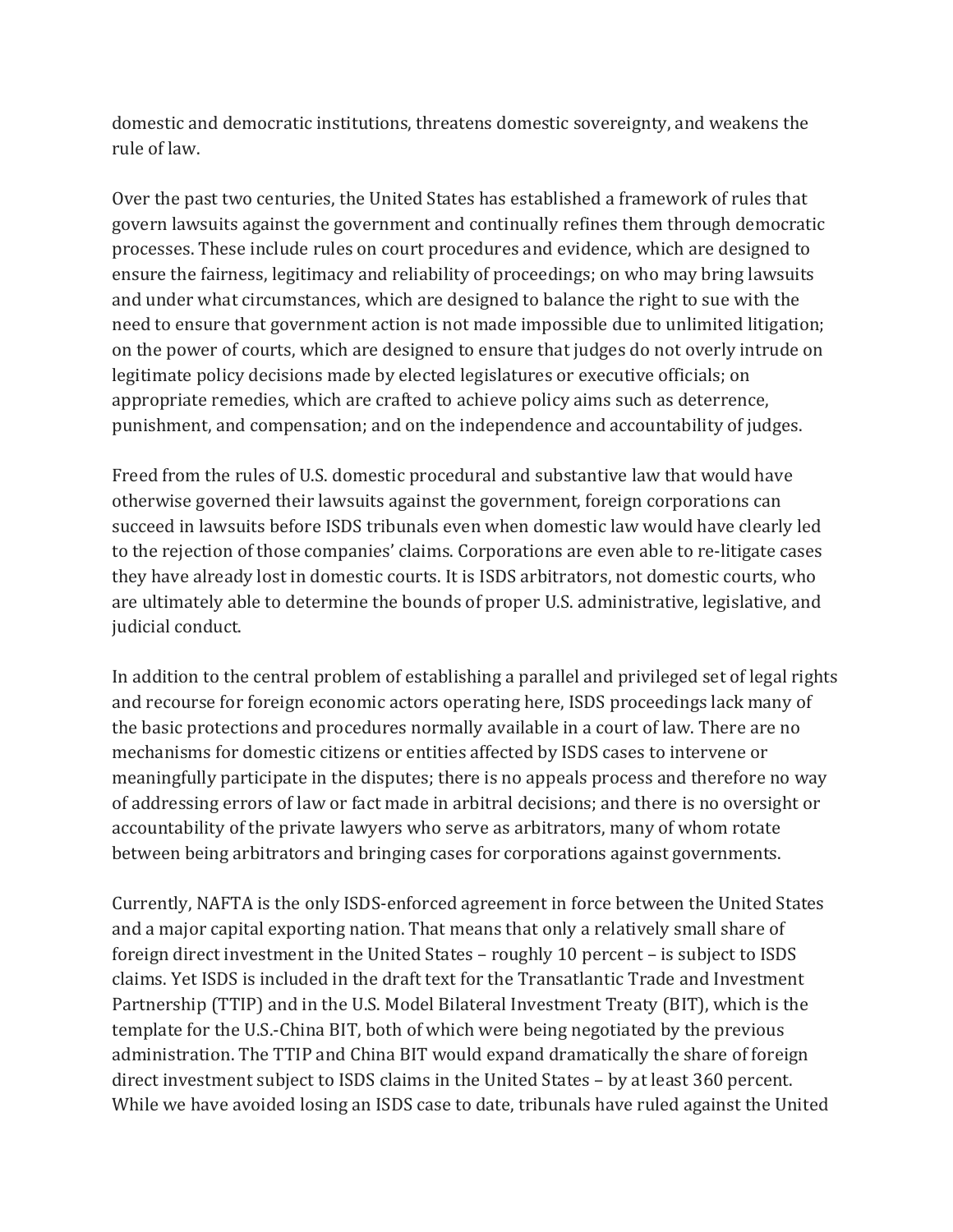States on important elements of these cases, meaning it is only a matter of time before we lose a case, especially if ISDS remains in NAFTA and is further expanded in new agreements.

The United States has typically agreed to supranational adjudication only in exceptional cases and after resolving a range of complex considerations about the scope and depth of supranational authority over domestic policies and the available remedies to aggrieved parties. The inclusion of ISDS in U.S. trade and investment deals brushes aside these complex concerns and threatens to dilute constitutional protections, weaken the judicial branch, and outsource our domestic legal system to a system of private arbitration that is isolated from essential checks and balances.

Scholars across the political spectrum – from the Cato Institute's Daniel Ikenson to former Vice President Joe Biden's chief economist Jared Bernstein – have noted that there is no need for ISDS. U.S. firms that seek to offshore their investment to venues that do not have reliable domestic legal systems can purchase risk insurance or look for safer jurisdictions; remaining issues can be addressed through state-state dispute resolution, as is the norm under all other areas of international economic law. Moreover, they note, exposing the U.S. Treasury and our legal system to ISDS liability also has the perverse effect of subsidizing offshoring to or investing in countries with riskier or less developed legal systems by lowering the risk premium of relocating investment there.

For these reasons, we urge you to stop any expansion of ISDS – namely through the China BIT and the TTIP – and to eliminate ISDS from past U.S. trade deals, beginning with NAFTA.

Thank you for your consideration.

\*Organizational affiliation for all signatories is included for identification purposes only; individuals represent only themselves, not the institutions where they are teaching or other organizations in which they are active.\*

|   | <b>Name</b>      | Title                                                                        | <b>Affiliation</b>                   |
|---|------------------|------------------------------------------------------------------------------|--------------------------------------|
|   | Joseph Stiglitz  | Nobel Laureate in Economics, University<br>Professor                         | Columbia University                  |
| 2 | Jeffrey D. Sachs | Professor of Economics, Director of Columbia<br>University's Earth Institute | Columbia University                  |
|   | Robert B. Reich  | Chancellor's Professor of Public Policy                                      | University of California at Berkeley |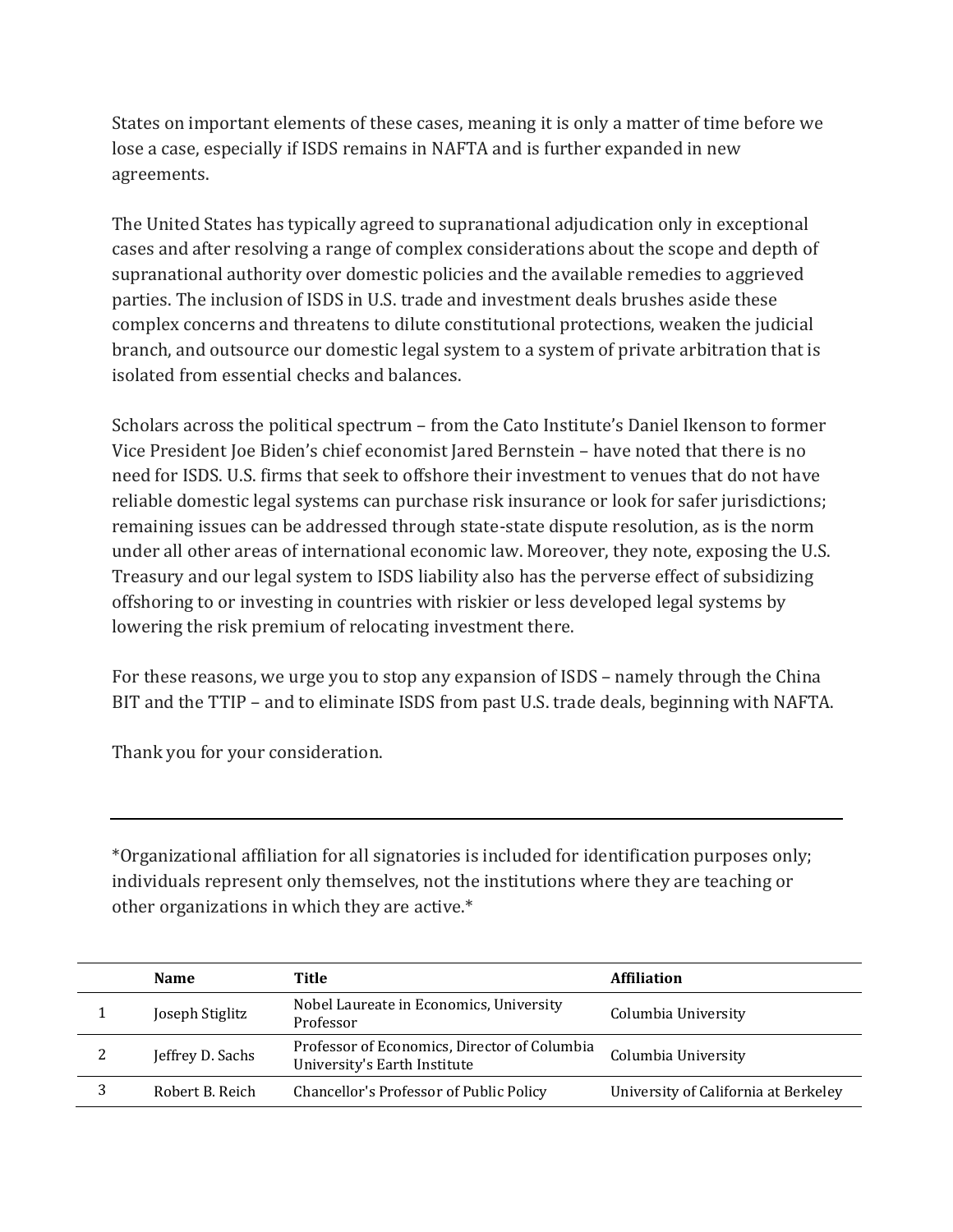| 4  | Cruz Reynoso                  | <b>Professor Emeritus</b>                                                                                                 | University of California, Davis,<br>School of Law                           |
|----|-------------------------------|---------------------------------------------------------------------------------------------------------------------------|-----------------------------------------------------------------------------|
| 5  | Alan B. Morrison              | Lerner Family Associate Dean for Public<br>Interest & Public Service Law                                                  | George Washington University Law<br>School                                  |
| 6  | Lisa E. Sachs                 | Professor of Law, Director of the Columbia<br>Center on Sustainable Investment                                            | Columbia University                                                         |
| 7  | Amy Kapczynski                | Professor of Law                                                                                                          | Yale Law School                                                             |
| 8  | David Singh<br>Grewal         | Professor of Law                                                                                                          | Yale Law School                                                             |
| 9  | William Snape                 | Assistant Dean and Practitioner in Residence                                                                              | American University, Washington<br>College of Law                           |
| 10 | <b>Anthony Paul</b><br>Farley | Matthews Distinguished Professor of<br>Jurisprudence                                                                      | Albany Law School                                                           |
| 11 | Peter Halewood                | Professor of Law                                                                                                          | Albany Law School                                                           |
| 12 | Stephen E. Gottlieb           | Jay & Ruth Caplan Distinguished Professor of<br>Law                                                                       | Albany Law School                                                           |
| 13 | John Willoughby               | Professor, Department of Economics                                                                                        | American University                                                         |
| 14 | Maria Floro                   | Professor of Economics                                                                                                    | American University                                                         |
| 15 | Robert A. Blecker             | Professor of Economics                                                                                                    | American University                                                         |
| 16 | Sean Michael Fiil<br>Flynn    | Professorial Lecturer and Associate Director<br>of the Program on Information Justice and<br><b>Intellectual Property</b> | American University Washington<br>College of Law                            |
| 17 | Robin Broad                   | John Simon Guggenheim Fellow, Professor in<br>the International Development Program                                       | American University, School of<br><b>International Service</b>              |
| 18 | Peter Jaszi                   | Professor of Law Emeritus                                                                                                 | American University, Washington<br>College of Law                           |
| 19 | Michael W. Carroll            | Professor of Law                                                                                                          | American University, Washington<br>College of Law                           |
| 20 | T. J. Davis                   | Professor                                                                                                                 | Arizona State University, Tempe                                             |
| 21 | Helen de Haven                | Professor                                                                                                                 | Atlanta's John Marshall Law School                                          |
| 22 | Joseph Ricciardi              | <b>Associate Professor of Economics</b>                                                                                   | <b>Babson College</b>                                                       |
| 23 | William Van Lear              | Professor of Economics                                                                                                    | <b>Belmont Abbey College</b>                                                |
| 24 | Prof. Bryan Snyder            | Senior Lecturer in Economics                                                                                              | <b>Bentley University</b>                                                   |
| 25 | Jeanne Koopman                | <b>Visiting Researcher</b>                                                                                                | Boston University, African Studies<br>Center                                |
| 26 | Kevin P. Gallagher            | Professor of Global Development Policy;<br>Research Director, Center for Finance, Law &<br>Policy                         | Boston University, Frederick S.<br>Pardee School of Global Studies          |
| 27 | David Laibman                 | Professor (Emeritus), Economics                                                                                           | <b>Brooklyn College and Graduate</b><br>School, City University of New York |
| 28 | Dean Baker                    | Former Assistant Professor of Economics                                                                                   | <b>Bucknell University</b>                                                  |
| 29 | Matías Vernengo               | Professor of Economics                                                                                                    | <b>Bucknell University</b>                                                  |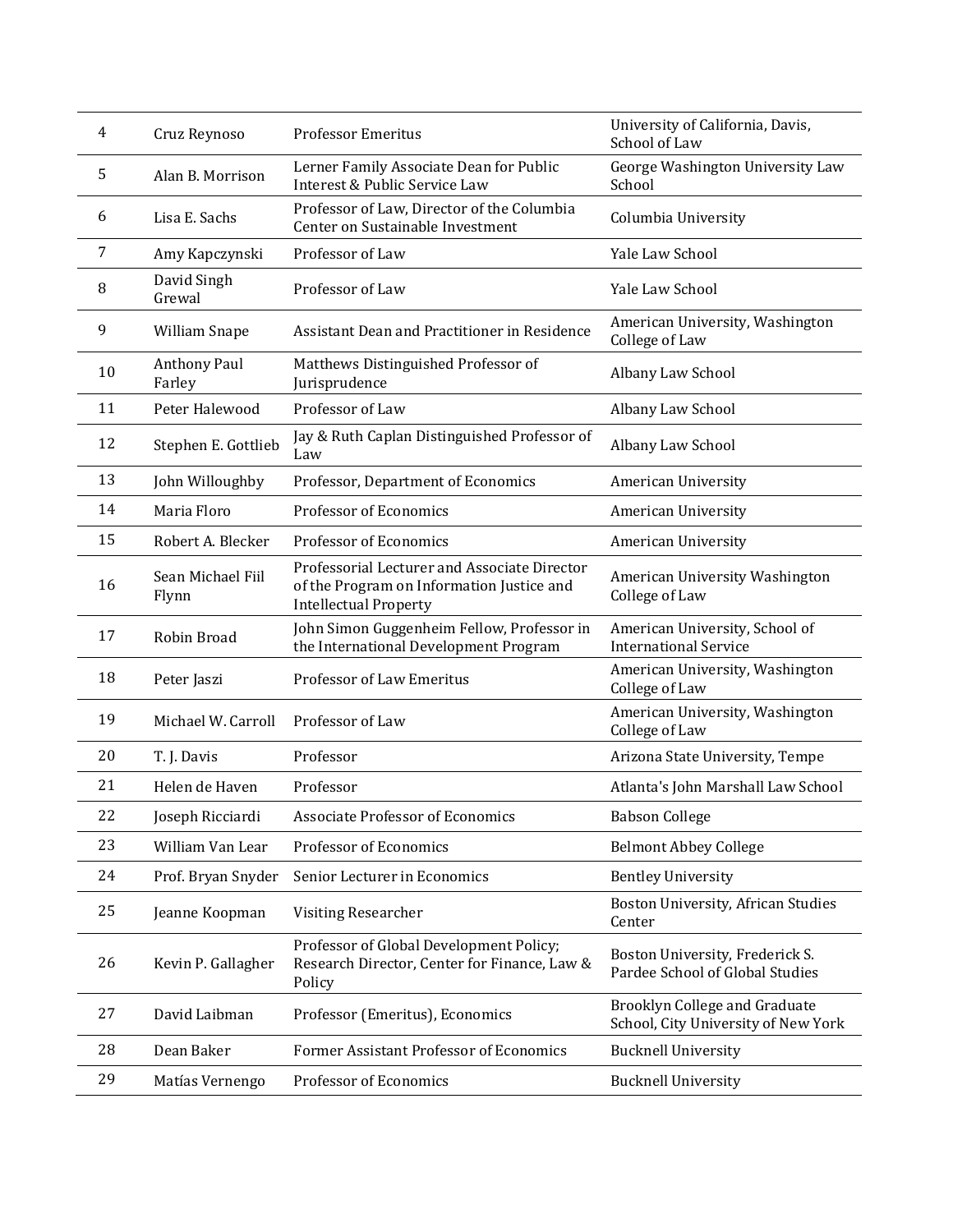| 30 | Aydin Cecen        | Professor of Economics, Director CITER                                               | Central Michigan University                                                                     |
|----|--------------------|--------------------------------------------------------------------------------------|-------------------------------------------------------------------------------------------------|
| 31 | Jonathan Hersh     | <b>Assistant Professor</b>                                                           | Chapman University, The George L.<br>Argyros School of Business and<br>Economics                |
| 32 |                    | Deborah Goldsmith Instructor, Economics                                              | City College of San Francisco                                                                   |
| 33 | Rebecca Bratspies  | Professor of Law, Director of the CUNY Center<br>for Urban Environmental Reform      | City University of New York                                                                     |
| 34 | Andrea R. Walters  | Professor                                                                            | <b>Claremont Graduate University</b>                                                            |
| 35 | Andrew Friedman    | Lecturer-in-Law                                                                      | Columbia Law School                                                                             |
| 36 | Akbar Noman        | Professor                                                                            | Columbia University                                                                             |
| 37 | Eric Verhoogen     | Professor                                                                            | Columbia University                                                                             |
| 38 | Spencer J. Pack    | Professor of Economics                                                               | <b>Connecticut College</b>                                                                      |
| 39 | Angela B. Cornell  | Clinical Professor of Law                                                            | <b>Cornell Law School</b>                                                                       |
| 40 | Beth Lyon          | Clinical Professor of Law                                                            | <b>Cornell Law School</b>                                                                       |
| 41 | <b>Babe Howell</b> | Professor                                                                            | <b>CUNY School of Law</b>                                                                       |
| 42 | Pamela Edwards     | Professor of Law and Director of the Center<br>for Diversity in the Legal Profession | <b>CUNY School of Law</b>                                                                       |
| 43 | Sally B. Frank     | Professor of Law                                                                     | Drake University                                                                                |
| 44 | Paul D. Carrington | <b>Emeritus Professor of Law</b>                                                     | Duke University School of Law                                                                   |
| 45 | William J. Moner   | <b>Assistant Professor</b>                                                           | <b>Elon University</b>                                                                          |
| 46 | David S. Levine    | Associate Professor; Affiliate Scholar                                               | Elon University School of Law;<br>Stanford Law School Center for<br><b>Internet and Society</b> |
| 47 | Liza Vertinsky     | Associate Professor of Law                                                           | Emory Law School                                                                                |
| 48 | Maritza Reyes      | Associate Professor of Law                                                           | Florida A&M University College of<br>Law                                                        |
| 49 | Jason Phillips     | Professor                                                                            | Florida State University                                                                        |
| 50 | Janis Barry        | <b>Associate Professor of Economics</b>                                              | <b>Fordham University</b>                                                                       |
| 51 | Ralf Hepp          | <b>Associate Professor of Economics</b>                                              | Fordham University                                                                              |
| 52 | Paolo Galizzi      | Clinical Professor of Law                                                            | Fordham University School of Law                                                                |
| 53 | Zephyr Teachout    | Associate Professor of Law                                                           | Fordham University School of Law                                                                |
| 54 | Antonio Callari    | Professor of Economics                                                               | Franklin and Marshall College                                                                   |
| 55 | Sean Flaherty      | Professor of Economics                                                               | Franklin and Marshall College                                                                   |
| 56 | Susan Sell         | <b>Professor Emeritus</b>                                                            | George Washington University                                                                    |
| 57 | David Luban        | University Professor and Professor of Law                                            | Georgetown University Law Center                                                                |
| 58 | Yaniv Heled        | Associate Professor of Law, Co-Director of the<br>Center for Intellectual Property   | Georgia State University College of<br>Law                                                      |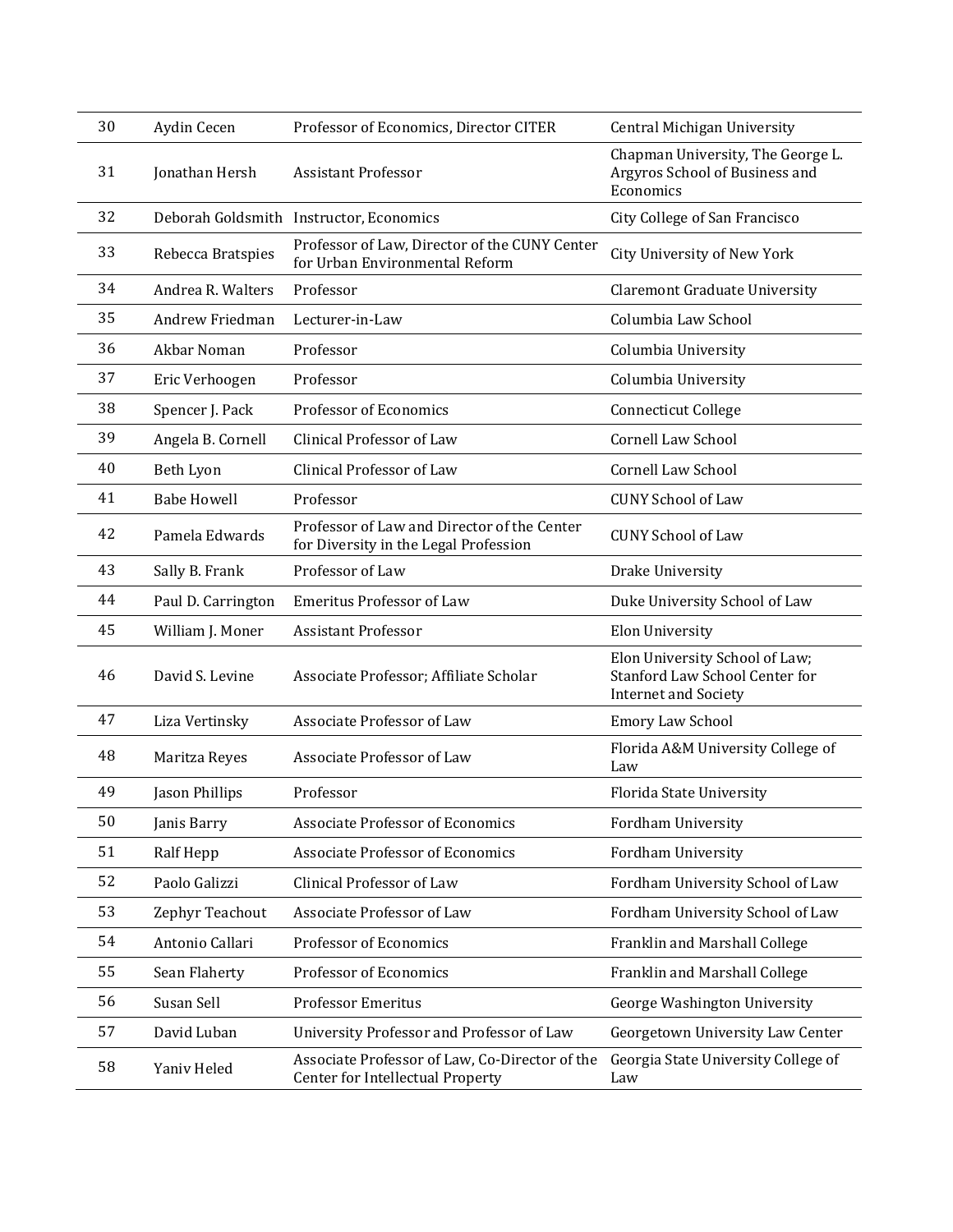| 59 | Robert Calhoun            | Professor of Law Emeritus                                         | Golden Gate University School of<br>Law                                                                   |
|----|---------------------------|-------------------------------------------------------------------|-----------------------------------------------------------------------------------------------------------|
| 60 | John Mutti                | Professor of Economics                                            | <b>Grinnell College</b>                                                                                   |
| 61 | Laurie Nisonoff           | <b>Emerita Professor of Economics</b>                             | Hampshire College, School of Critical<br>Social Inquiry                                                   |
| 62 | Christine Desan           | Leo Gottlieb Professor of Law                                     | Harvard Law School                                                                                        |
| 63 | Gerald Frug               | Professor of Law                                                  | Harvard Law School                                                                                        |
| 64 | Duncan Kennedy            | Carter Professor of General Jurisprudence<br>Emeritus             | Harvard Law School                                                                                        |
| 65 | Lucie White               | Louis Horvitz Professor of Law                                    | Harvard Law School                                                                                        |
| 66 | Martha A. Field           | Professor of Law                                                  | Harvard Law School                                                                                        |
| 67 | Martin Melkonian          | <b>Adjunct Associate Professor of Economics</b>                   | Hofstra University                                                                                        |
| 68 | Joan Steinman             | Professor of Law, University Distinguished<br>Professor           | Illinois Institute of Technology,<br>Chicago-Kent College of Law                                          |
| 69 | Richard W. Wright         | University Distinguished Professor &<br>Professor of Law          | Illinois Institute of Technology,<br>Chicago-Kent College of Law                                          |
| 70 | Lea Shaver                | Professor of Law                                                  | Indiana University Robert H.<br>McKinney School of Law                                                    |
| 71 | Shaianne<br>Osterreich    | <b>Associate Professor Economics</b>                              | Ithaca College                                                                                            |
| 72 | Joan Hoffman              | Professor of Economics                                            | John Jay College of Criminal Justice                                                                      |
| 73 | Anton Korinek             | <b>Assistant Professor</b>                                        | Johns Hopkins                                                                                             |
| 74 | Marie Christine<br>Duggan | Professor of Economics                                            | Keene State College                                                                                       |
| 75 | Steven Cohn               | Professor of Economics                                            | Knox College                                                                                              |
| 76 | <b>Thomas Masterson</b>   | Research Scholar and Director of Applied<br>Micromodeling         | Levy Economics Institute of Bard<br>College                                                               |
| 77 | Mark A. Peterson          | Clinical Professor of Law (retired)                               | Lewis and Clark Law School                                                                                |
| 78 | Lauren E. Willis          | Professor of Law & Rains Senior Research<br>Scholar               | Loyola Law School, Los Angeles                                                                            |
| 79 | Imre Stephen<br>Szalai    | Judge John D. Wessel Distinguished Professor<br>of Social Justice | Loyola University New Orleans,<br>College of Law                                                          |
| 80 | M Isabel Medina           | Professor                                                         | Loyola University New Orleans,<br>College of Law                                                          |
| 81 | Cynthia Ho                | Professor of Law                                                  | Loyola University of Chicago School<br>of Law                                                             |
| 82 | Michael Waxman            | Professor of Law, Emeritus                                        | Marquette University Law School                                                                           |
| 83 | Sean Pager                | Professor of Law                                                  | Michigan State University                                                                                 |
| 84 | Christoph Henkel          | Professor of Law                                                  | Mississippi College School of Law                                                                         |
| 85 | Frank Ackerman            | Professor of Economics and Environmental<br>Policy                | Massachusetts Institute of<br>Technology, Tufts University and the<br><b>University of Massachussetts</b> |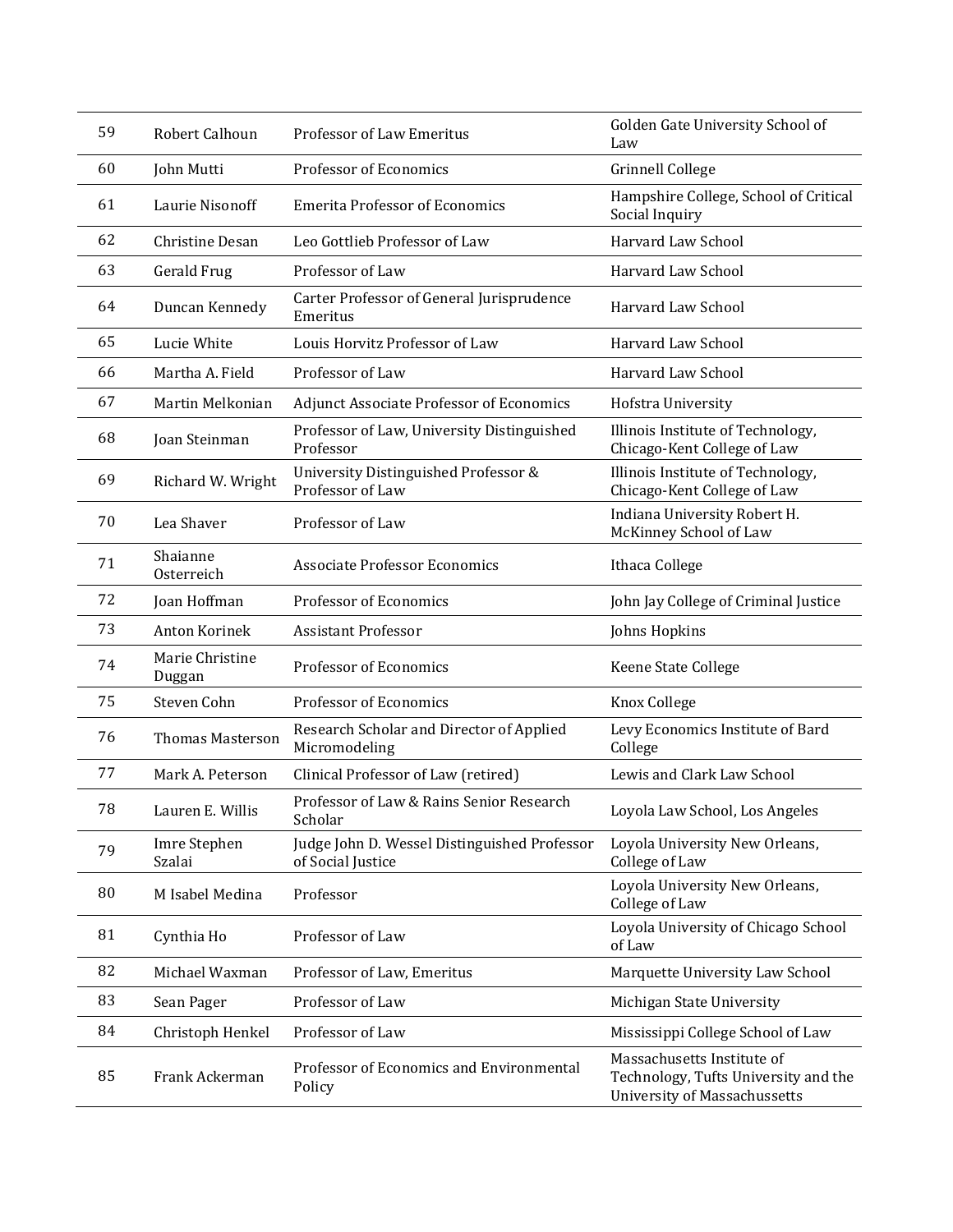| 86  | Eva Paus                  | Professor of Economics                                                     | Mount Holyoke College                                        |
|-----|---------------------------|----------------------------------------------------------------------------|--------------------------------------------------------------|
| 87  | Arthur S. Leonard         | Robert F. Wagner Professor of Labor and<br><b>Employment Law</b>           | New York Law School                                          |
| 88  | Carlin Meyer              | <b>Professor Emeritus</b>                                                  | New York Law School                                          |
| 89  | Edward A. Purcell,<br>Ir. | Joseph Solomon Distinguished Professor                                     | New York Law School                                          |
| 90  | Ralph Gomory              | Professor                                                                  | New York University, Stern School of<br><b>Business</b>      |
| 91  | Brook K. Baker            | Professor                                                                  | Northeastern University School of<br>Law                     |
| 92  | Dan Danielsen             | Professor of Law                                                           | Northeastern University School of<br>Law                     |
| 93  | Karl Klare                | George J. & Kathleen Waters Matthews<br>Distinguished University Professor | Northeastern University School of<br>Law                     |
| 94  | Joseph D.<br>Harbaugh     | Professor Emeritus and Dean Emeritus                                       | Nova Southeastern University<br>Shepard Broad College of Law |
| 95  | Douglas Donoho            | Professor of Law                                                           | Nova Southeastern University<br>Shepard Broad College of Law |
| 96  | Joel A. Mintz             | Professor of Law                                                           | Nova Southeastern University<br>Shepard Broad College of Law |
| 97  | Jon M. Garon              | Dean and Professor of Law                                                  | Nova Southeastern University<br>Shepard Broad College of Law |
| 98  | Timothy A. Canova         | Professor of Law and Public Finance                                        | Nova Southeastern University<br>Shepard Broad College of Law |
| 99  | Amy Cohen                 | Professor                                                                  | Ohio State University Moritz College<br>of Law               |
| 100 | Paul Whitehead            | Professor of Practice                                                      | Penn State University                                        |
| 101 | Sarah Tinkler             | Professor of Economics                                                     | <b>Portland State University</b>                             |
| 102 | John Luke Gallup          | <b>Associate Professor of Economics</b>                                    | <b>Portland State University</b>                             |
| 103 | Mary C King               | Professor of Economics Emerita                                             | <b>Portland State University</b>                             |
| 104 | Avraham Baranes           | <b>Visiting Assistant Professor</b>                                        | Rollins College                                              |
| 105 | Anca Voicu                | Professor of Economics                                                     | Rollins College                                              |
| 106 | Kenna C. Taylor           | <b>Emeritus Professor of Economics</b>                                     | <b>Rollins College</b>                                       |
| 107 | Philip M. Kozel           | Associate Professor                                                        | <b>Rollins College</b>                                       |
| 108 | Harry Kypraios            | <b>Associate Professor of Economics</b>                                    | <b>Rollins College</b>                                       |
| 109 | <b>Beth Stephens</b>      | Distinguished Professor of law                                             | Rutgers Law School                                           |
| 110 | James Gray Pope           | Professor of Law & Sidney Reitman Scholar                                  | Rutgers Law School                                           |
| 111 | Paul L. Tractenberg       | Professor of Law Emeritus                                                  | Rutgers Law School                                           |
| 112 | Tracey M. Roberts         | Visiting Professor of Law                                                  | Samford University                                           |
| 113 | Kathleen McAfee           | Professor of International Relations                                       | San Francisco State University                               |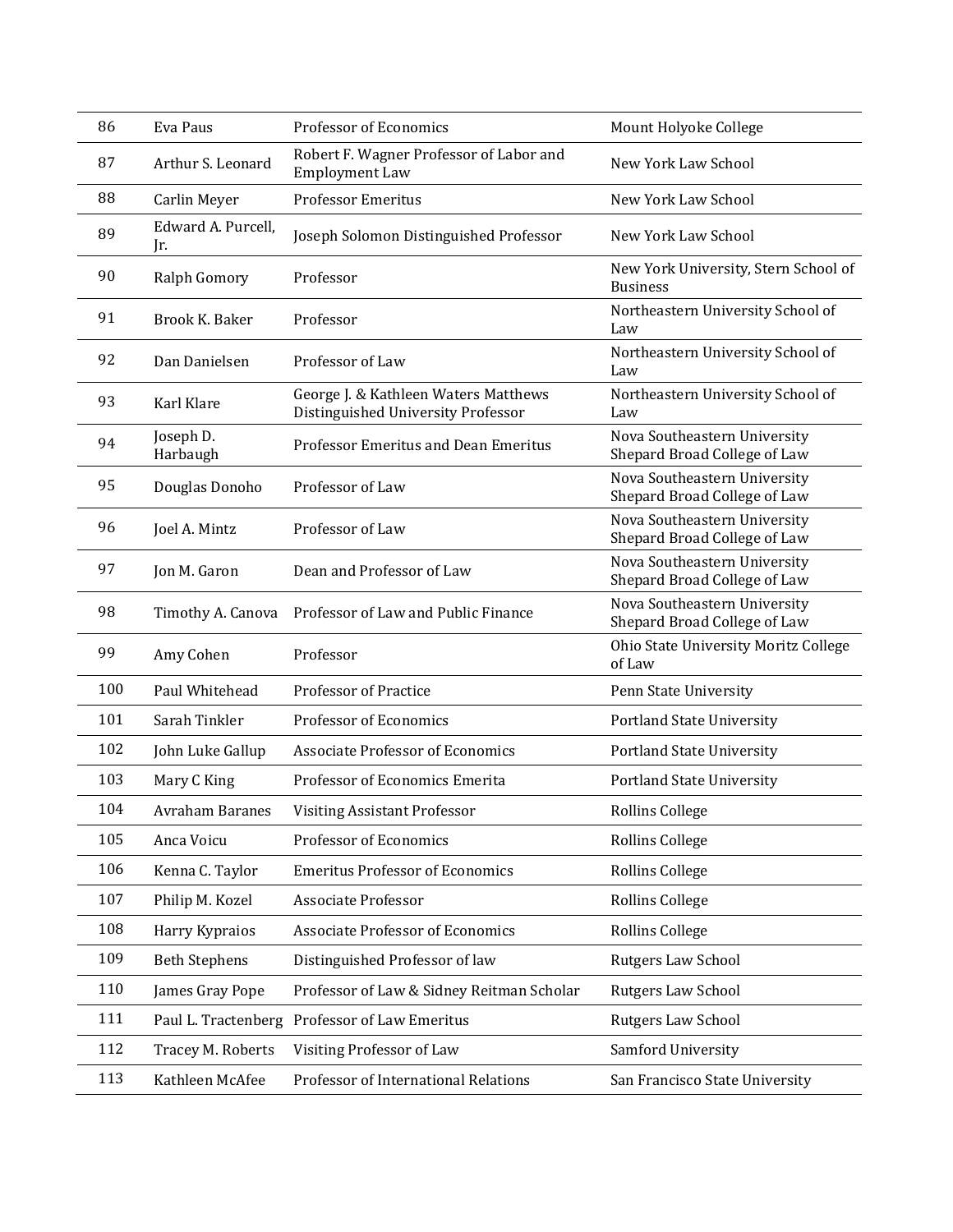| 114 | Charlotte Garden        | <b>Associate Professor</b>                                          | Seattle University School of Law                                                 |
|-----|-------------------------|---------------------------------------------------------------------|----------------------------------------------------------------------------------|
| 115 | Carmen G.<br>Gonzalez   | Professor of Law                                                    | Seattle University School of Law                                                 |
| 116 | Jon Romberg             | Associate Professor                                                 | Seton Hall University School of Law                                              |
| 117 | Peter Winship           | Professor of Law                                                    | Southern Methodist University<br>Dedman School of Law                            |
| 118 | <b>Edith Kuiper</b>     | Associate Professor                                                 | State University of New York at New<br>Paltz                                     |
| 119 | Michael Zweig           | <b>Emeritus Professor of Economics</b>                              | State University of New York at<br><b>Stony Brook</b>                            |
| 120 | Mateo Taussig-<br>Rubbo | Professor                                                           | State University of New York,<br>University at Buffalo School of Law             |
| 121 | <b>Matthew Dimick</b>   | Professor of Law                                                    | State University of New York,<br>University at Buffalo School of Law             |
| 122 | Martha T.<br>McCluskey  | Professor of Law                                                    | State University of New York,<br>University at Buffalo School of Law             |
| 123 | Ted P. Schmidt          | Associate Professor                                                 | <b>SUNY Buffalo State</b>                                                        |
| 124 | <b>Howard Botwinick</b> | <b>Associate Professor of Economics</b>                             | <b>SUNY Cortland</b>                                                             |
| 125 | David M. Driesen        | <b>University Professor</b>                                         | <b>Syracuse University</b>                                                       |
| 126 | Amy Sinden              | James E. Beasley Professor of Law                                   | Temple University Beasley School of<br>Law                                       |
| 127 | David Kairys            | Professor of Law                                                    | Temple University Beasley School of<br>Law                                       |
| 128 | <b>Brishen Rogers</b>   | Associate Professor of Law                                          | Temple University Beasley School of<br>Law                                       |
| 129 | Michael A. Cohen        | Professor of International Affairs                                  | The New School                                                                   |
| 130 | Barry Herman            | Visiting Scholar                                                    | The New School, Julian J Studley<br>Graduate Program in International<br>Affairs |
| 131 | Sakiko Fukuda-<br>Parr  | Professor                                                           | The New School, Studley Graduate<br>Program in International Affairs             |
| 132 | Ellen E. Deason         | Joanne Wharton Murphy/Classes of 1969 and<br>1973 Professor in Law  | The Ohio State University Moritz<br>College of Law                               |
| 133 |                         | Margot E. Kaminski Assistant Professor of Law                       | The Ohio State University Moritz<br>College of Law                               |
| 134 | Marianne Artusio        | Associate Professor of Law (Retired)                                | Touro Law Center                                                                 |
| 135 | Neva Goodwin            | Co-Director, Global Development And<br><b>Environment Institute</b> | <b>Tufts University</b>                                                          |
| 136 | <b>Heather Elliott</b>  | Alumni, Class of '36 Professor of Law                               | University of Alabama School of Law                                              |
| 137 | Pranab K. Bardhan       | Professor of Economics                                              | University of California at Berkeley                                             |
| 138 | Pam Samuelson           | Co-Director of the Berkeley Center for Law<br>and Technology        | University of California Berkeley                                                |
| 139 | Charles L Knapp         | Emeritus Joseph W. Cotchett Distinguished<br>Professor of Law       | University of California, Hastings<br>College of the Law                         |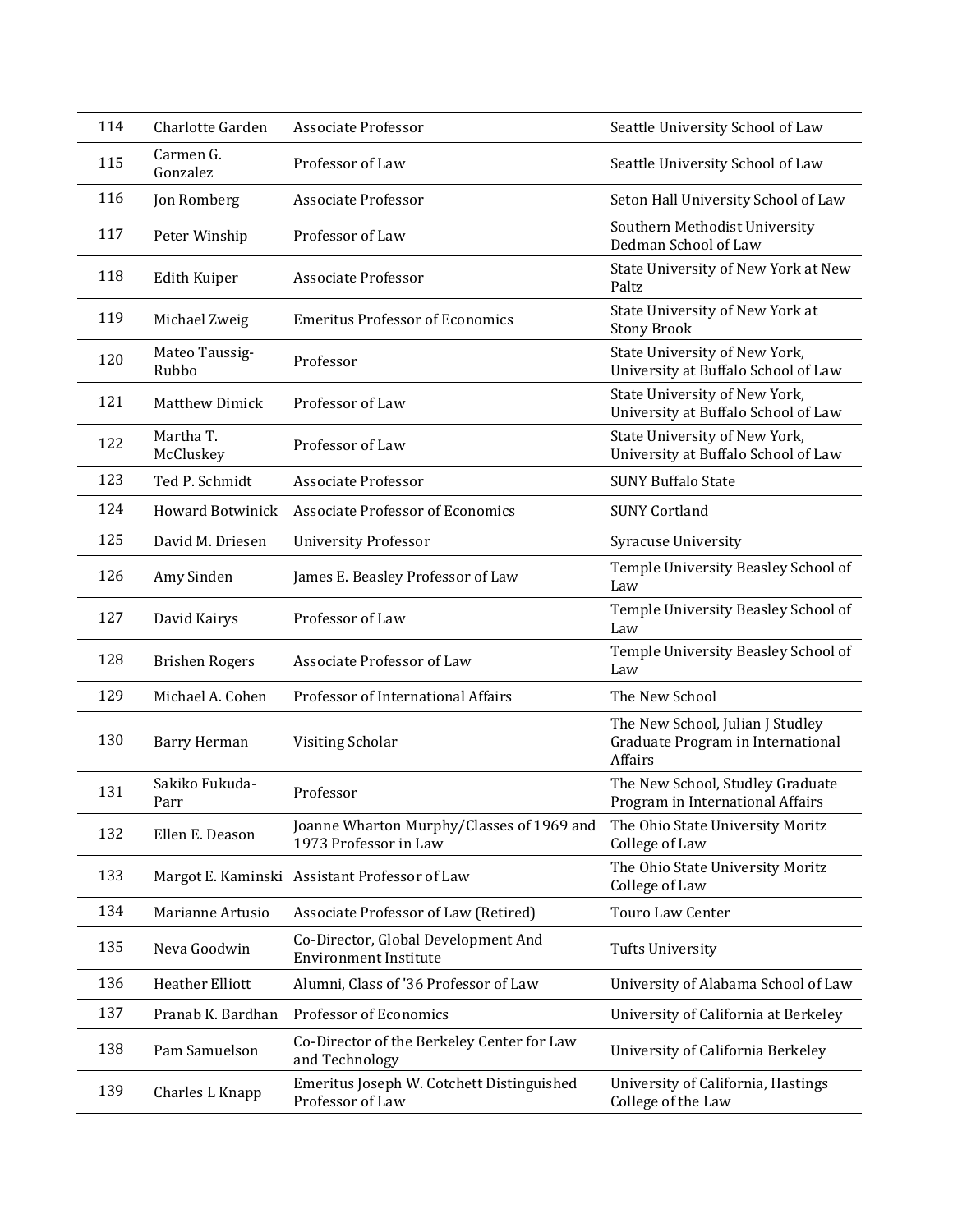| 140 | Naomi Roht-<br>Arriaza | Distinguished Professor of Law                                                                | University of California, Hastings<br>College of the Law                 |
|-----|------------------------|-----------------------------------------------------------------------------------------------|--------------------------------------------------------------------------|
| 141 | Catherine Fisk         | Chancellor's Professor of Law                                                                 | University of California, Irvine                                         |
| 142 | Chris Tilly            | Professor                                                                                     | University of California, Los Angeles<br><b>School of Public Affairs</b> |
| 143 | Peter L. Reich         | Lecturer in Law                                                                               | University of California, Los Angeles<br>School of Law                   |
| 144 | Katherine Stone        | Arjay and Frances Miller Distinguished<br>Professor of Law                                    | University of California, Los Angeles<br>School of Law                   |
| 145 | Noah Zatz              | Professor of Law                                                                              | University of California, Los Angeles<br>School of Law                   |
| 146 | Joseph Tomain          | Dean Emeritus and the Wilbert & Helen<br>Ziegler Professor of Law                             | University of Cincinnati College of<br>Law                               |
| 147 | Farida C. Khan,<br>PhD | Chair and Associate Professor of Economics                                                    | University of Colorado, Colorado<br>Springs                              |
| 148 | Susan M. Randolph      | <b>Emeritus Associate Professor of Economics</b>                                              | <b>University of Connecticut</b>                                         |
| 149 | Chiara Piovani,<br>PhD | <b>Associate Professor of Economics</b>                                                       | <b>University of Denver</b>                                              |
| 150 | George DeMartino       | Professor of International Economics                                                          | <b>University of Denver</b>                                              |
| 151 | <b>Tracy Mott</b>      | Professor of Economics                                                                        | <b>University of Denver</b>                                              |
| 152 | Paula R. Rhodes        | <b>Associate Professor</b>                                                                    | University of Denver Sturm College<br>of Law                             |
| 153 | Annecoos<br>Wiersema   | Professor of Law                                                                              | University of Denver Sturm College<br>of Law                             |
| 154 | Stephen L. Pepper      | Professor of Law                                                                              | University of Denver Sturm College<br>of Law                             |
| 155 | Karin Wedig            | Assistant Professor of Development<br>Economics                                               | University of Denver, Josef Korbel<br>School of International Studies    |
| 156 | Ilene Grabel           | Professor, Co-director of the MA program in<br>Global Finance, Trade & Economic Integration   | University of Denver, Josef Korbel<br>School of International Studies    |
| 157 | Carmen Diana<br>Deere  | Distinguished Professor Emerita of Food &<br>Resource Economics and Latin American<br>Studies | University of Florida                                                    |
| 158 | Travis McArthur        | Assistant Professor of the Food & Resource<br><b>Economics Department</b>                     | University of Florida                                                    |
| 159 | Christine A. Klein     | Professor of Law                                                                              | University of Florida Levin College of<br>Law                            |
| 160 | Maxine Burkett         | Professor of Law                                                                              | University of Hawai'i                                                    |
| 161 | Dale D. Goble          | Emeritus Margaret Wilson Schimke<br>Distinguished Professor of Law                            | University of Idaho                                                      |
| 162 | Annemarie Bridy        | Professor of Law & Affiliate Scholar                                                          | University of Idaho College of Law                                       |
| 163 | Thomas Lambert         | Professor of Economics                                                                        | University of Louisville                                                 |
| 164 | Ariana R. Levinson     | Professor                                                                                     | University of Louisville Brandeis<br>School of Law                       |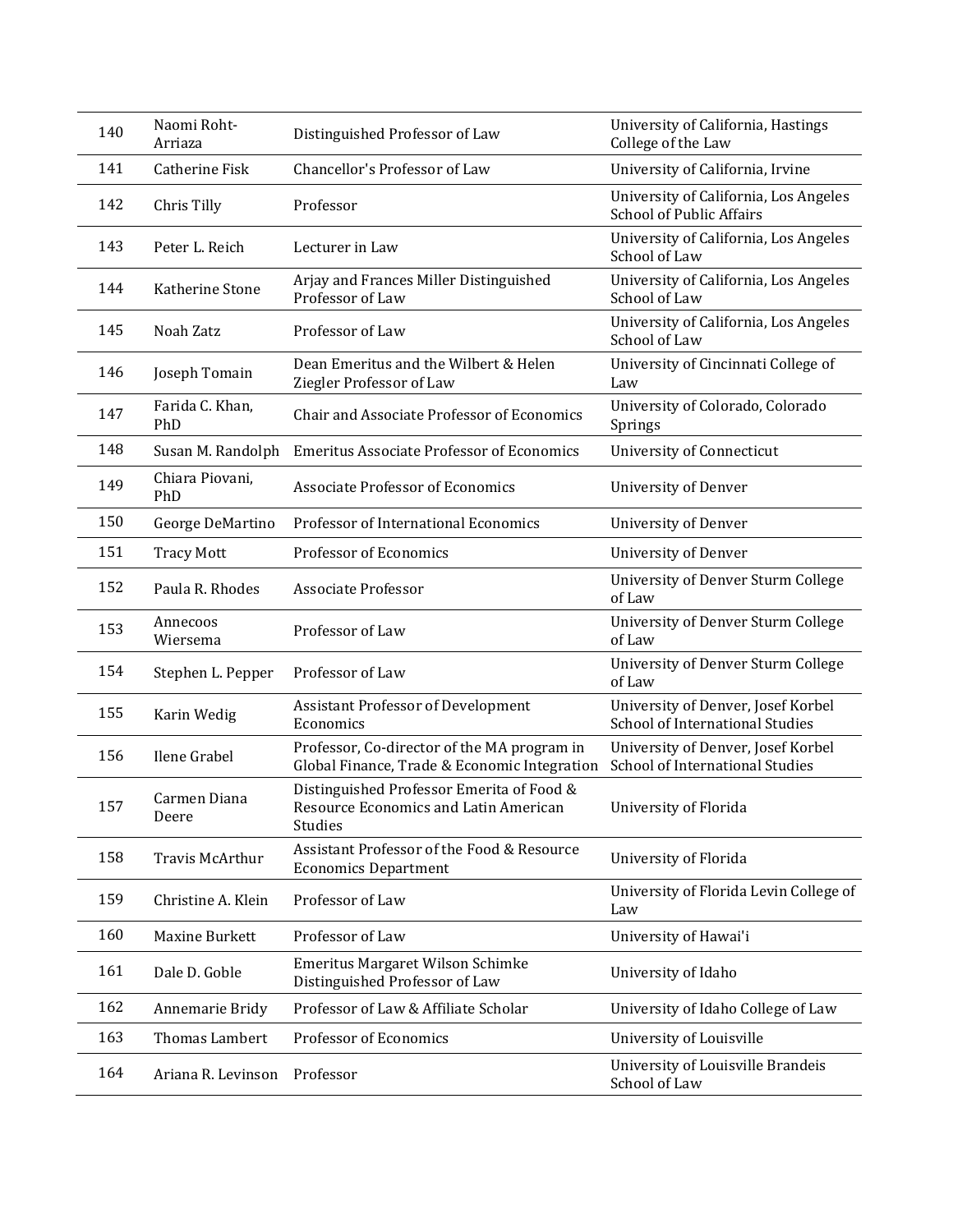| 165 | <b>Marley Weiss</b>               | Professor of Law                                                                                                  | University of Maryland Francis King<br>Carey School of Law             |
|-----|-----------------------------------|-------------------------------------------------------------------------------------------------------------------|------------------------------------------------------------------------|
| 166 | Frank Pasquale                    | Professor of Law                                                                                                  | University of Maryland Francis King<br>Carey School of Law             |
| 167 | Gerald Epstein                    | Professor of Economics                                                                                            | University of Massachusetts Amherst                                    |
| 168 | Hendrik Van den<br><b>Berg</b>    | Lecturer                                                                                                          | University of Massachusetts Amherst                                    |
| 169 | Robert Pollin                     | Distinguished University Professor of<br>Economics                                                                | University of Massachusetts Amherst                                    |
| 170 | Peter Spiegler                    | <b>Assistant Professor of Economics</b>                                                                           | University of Massachusetts Amherst                                    |
| 171 | James K. Boyce                    | Professor                                                                                                         | <b>University of Massachusetts</b><br>Amherst, Department of Economics |
| 172 | Kade Finnoff                      | <b>Assistant Professor Department of Economics</b>                                                                | University of Massachusetts Boston                                     |
| 173 | <b>Arthur MacEwan</b>             | Professor Emeritus of Economics                                                                                   | University of Massachusetts Boston                                     |
| 174 | J K Kapler                        | Associate Professor of Economics                                                                                  | University of Massachusetts Boston                                     |
| 175 | Julie A. Nelson                   | Professor of Economics                                                                                            | University of Massachusetts Boston                                     |
| 176 | Philip I. Moss                    | Professor of Economics                                                                                            | University of Massachusetts Lowell                                     |
| 177 | David Abraham                     | Professor of Law                                                                                                  | University of Miami School of Law                                      |
| 178 | Elizabeth Iglesias                | Professor of Law                                                                                                  | University of Miami School of Law                                      |
| 179 | Alan Deardorff                    | John W. Sweetland Professor of International<br>Economics and Professor of Economics and<br><b>Public Policy</b>  | University of Michigan                                                 |
| 180 | Thomas E.<br>Weisskopf            | Professor Emeritus of Economics                                                                                   | University of Michigan                                                 |
| 181 | Cyrus Bina                        | Distinguished Research Professor of<br>Economics                                                                  | University of Minnesota                                                |
| 182 | Ann Markusen                      | Professor Emerita, Director of the Arts<br>Economy Initiative and Project on Regional<br>and Industrial Economics | University of Minnesota, Humphrey<br><b>School of Public Affairs</b>   |
| 183 | Mercer Bullard                    | Professor of Law and Butler, Snow, O'Mara<br>Stevens, and Cannada Distinguished Lecturer                          | University of Mississippi School of<br>Law                             |
| 184 | Gregory S. Munro                  | <b>Professor Emeritus</b>                                                                                         | University of Montana Alexander<br><b>Blewett III Law School</b>       |
| 185 | Jeffrey W. Stempel                | Doris S. & Theodore B. Lee Professor of Law                                                                       | University of Nevada Las Vegas,<br>William S. Boyd School of Law       |
| 186 | Christopher L.<br>Blakesley       | Barrick Distinguished Scholar & Cobeaga Law<br>Firm Professor of Law                                              | University of Nevada, Las Vegas,<br>William S. Boyd School of Law      |
| 187 | Marcus Hurn                       | Professor of Law                                                                                                  | University of New Hampshire School<br>of Law                           |
| 188 | <b>Alfred Dennis</b><br>Mathewson | Dean & Henry Weihofen Chair in Law                                                                                | University of New Mexico School of<br>Law                              |
| 189 | Amitava Krishna<br>Dutt           | Professor of Economics and Political Science                                                                      | <b>University of Notre Dame</b>                                        |
| 190 | Marty Wolfson                     | Professor of Economics Emeritus                                                                                   | <b>University of Notre Dame</b>                                        |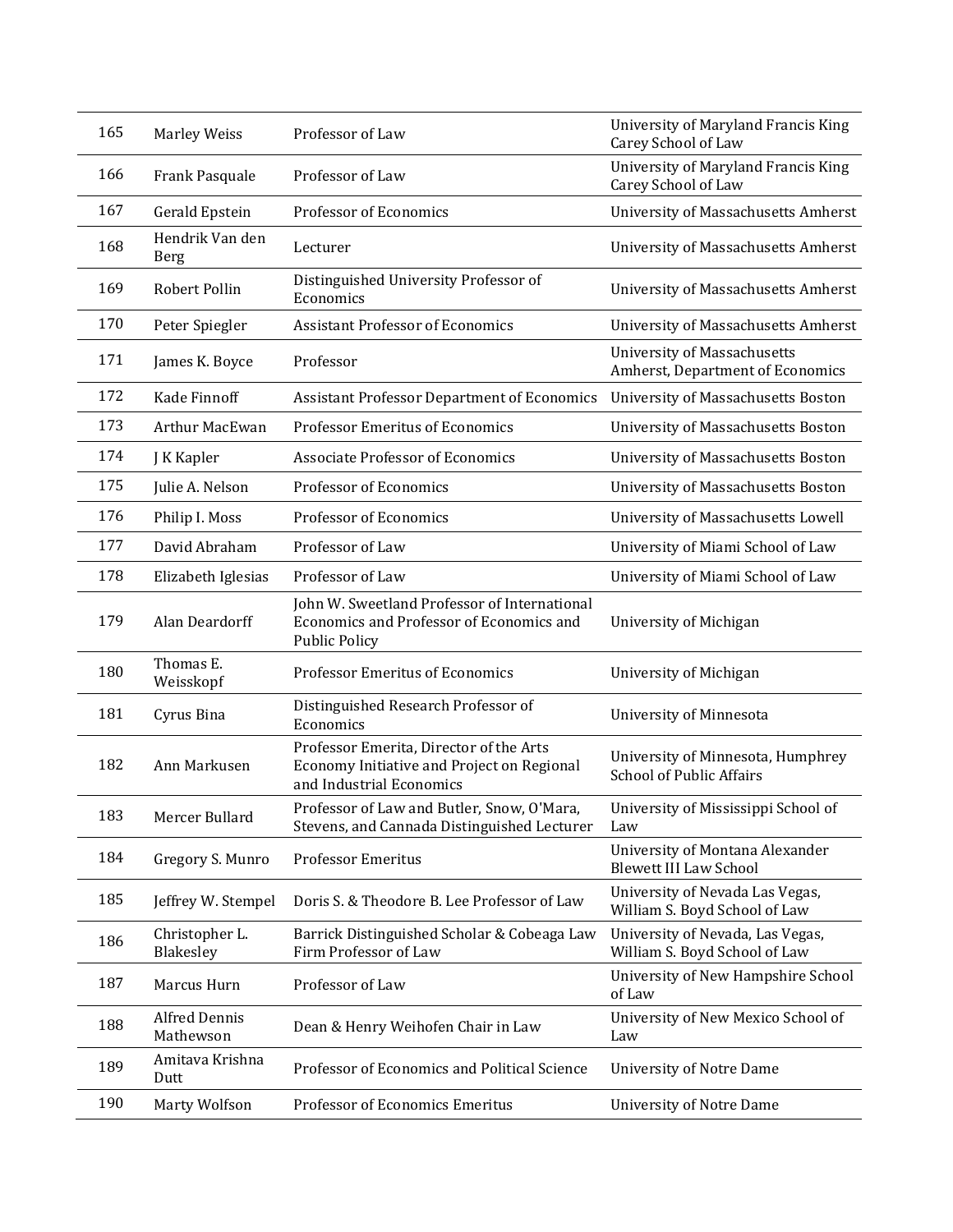| 191 | Dorene Isenberg          | Professor of Economics                                                                   | <b>University of Redlands</b>                                                         |
|-----|--------------------------|------------------------------------------------------------------------------------------|---------------------------------------------------------------------------------------|
| 192 | Nathaniel Cline          | <b>Assistant Professor of Economics</b>                                                  | <b>University of Redlands</b>                                                         |
| 193 | Richard McIntyre         | Professor, Chair of the Department of<br>Economics                                       | University of Rhode Island                                                            |
| 194 | Smita Ramnarain          | <b>Assistant Professor</b>                                                               | University of Rhode Island                                                            |
| 195 | Ann C. Hodges            | Professor of Law                                                                         | University of Richmond                                                                |
| 196 | Adrienne E.<br>Volenik   | Professor Emerita                                                                        | University of Richmond                                                                |
| 197 | Bikku Kuruvila           | Visiting Scholar                                                                         | University of San Francisco School of<br>Law                                          |
| 198 | Michael T. Iglesias      | Professor of Law                                                                         | University of San Francisco School of<br>Law                                          |
| 199 | Drucilla K. Barker       | Professor of Anthropology and Women's and<br><b>Gender Studies</b>                       | University of South Carolina                                                          |
| 200 | <b>Gregory C Keating</b> | William T. Dalessi Professor of Law and<br>Philosophy                                    | University of Southern California<br>Gould School of Law                              |
| 201 | William E. Forbath       | Lloyd M. Bentsen Chair in Law                                                            | University of Texas at Austin                                                         |
| 202 | Hans G Ehrbar            | Associate Professor Emeritus in Economics                                                | University of Utah                                                                    |
| 203 | Gunseli Berik            | Professor of Economics                                                                   | University of Utah                                                                    |
| 204 | Stephen Bannister        | <b>Assistant Professor of Economics</b>                                                  | University of Utah                                                                    |
| 205 | Stephanie Seguino        | Professor of Economics                                                                   | <b>University of Vermont</b>                                                          |
| 206 | <b>Brandon Butler</b>    | Director of Information Policy (former<br>Professor of Law)                              | University of Virginia Library                                                        |
| 207 | Robert H. Aronson        | Betts, Patterson & Mines Professor of Law<br>Emeritus                                    | University of Washington School of<br>Law                                             |
| 208 | Charles Dykman           | <b>Adjunct Professor</b>                                                                 | University of Wisconsin Law School                                                    |
| 209 | Alexia Kulwiec           | <b>Assistant Professor</b>                                                               | University of Wisconsin-Extension                                                     |
| 210 | Joel Rogers              | Professor of Law                                                                         | University of Wisconsin-Madison                                                       |
| 211 | Marcelo Milan            | Fmr. Visiting Professor of Economics, Current<br><b>Assistant Professor of Economics</b> | University of Wisconsin, Federal<br>University of Rio Grande do Sul,<br><b>Brazil</b> |
| 212 | Michael C. Duff          | Centennial Distinguished Professor of Law                                                | University of Wyoming College of<br>Law                                               |
| 213 | Robert N.<br>Covington   | Professor of Law Emeritus                                                                | Vanderbilt University                                                                 |
| 214 | John Echeverria          | Professor of Law                                                                         | Vermont Law School                                                                    |
| 215 | Joan Vogel               | Professor of Law                                                                         | Vermont Law School                                                                    |
|     |                          |                                                                                          |                                                                                       |
| 216 | Liz Ryan Cole            | Professor of Law                                                                         | Vermont Law School                                                                    |
| 217 | Jennifer Taub            | Professor of Law                                                                         | Vermont Law School                                                                    |